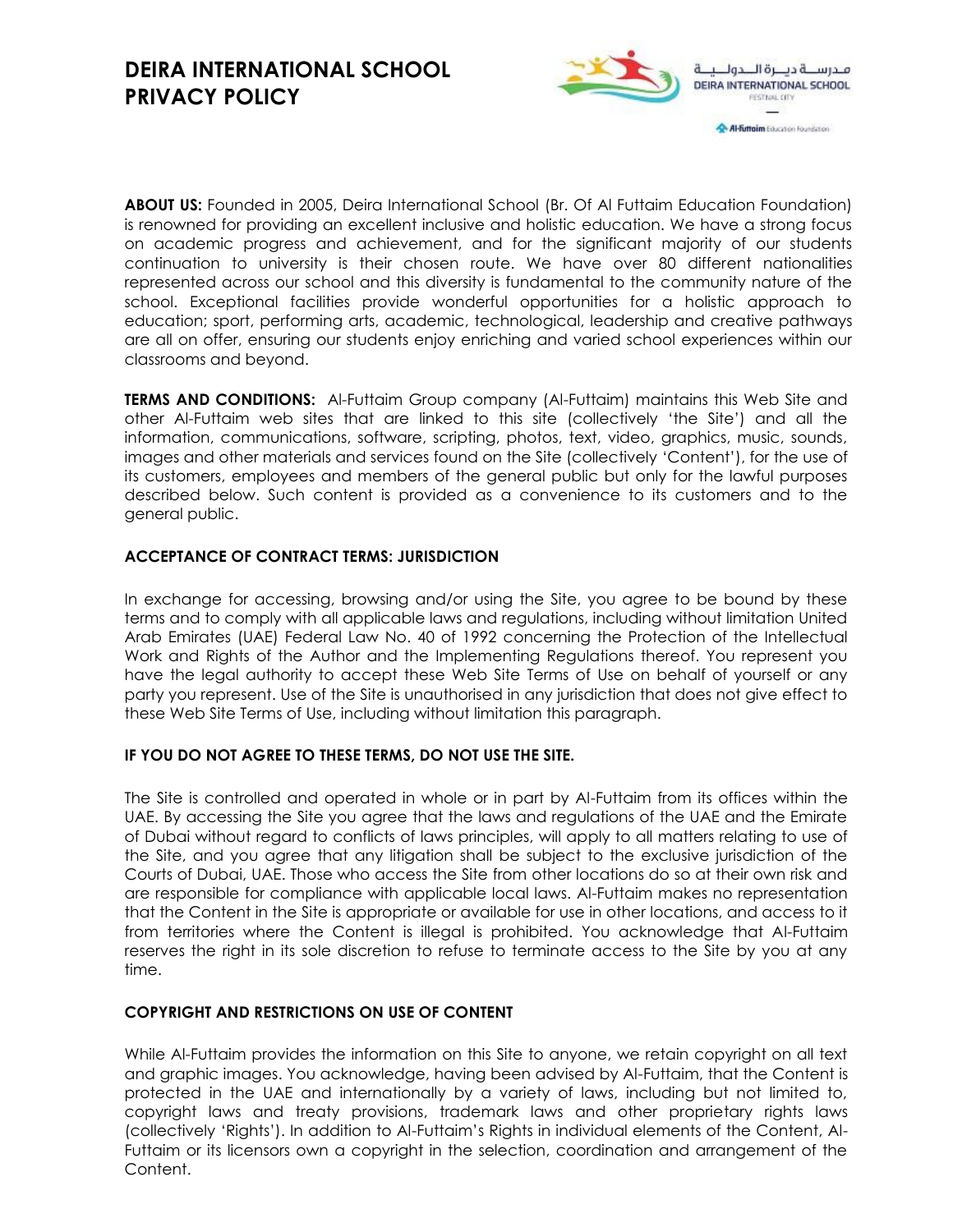You are hereby granted permission to access the Content from the Site in whole or in part, (and except where otherwise specified or provided by Al-Futtaim, print a single copy of the information for your own personal use) but only for purposes of viewing and browsing through the Site or ordering products or services from the Site if applicable. You are also hereby granted permission to the store files on your computer for your own personal use; reference hypertext documents on the Site from your own documents. However, these permissions terminate automatically if you breach any of the Web Site Terms of Use. Al-Futtaim is not granting you any permission to use the Content other than the permission expressly stated in these Web Site Terms of Use. All other use of Content from the Site, including, but not limited to modification, publication, transmission, participation in the transfer of sale of, reproduction, creation of derivative works from, distribution, performance, display, incorporation into another web site, reproducing the Site (whether by linking, framing or any other method), 'mirroring' the Site or in any other way exploiting any of the Content, in whole or in part, or downloading and using software repeatedly for uses other than those expressly permitted may not be made without Al-Futtaim 's prior express written consent.

## **LIMITATION ON SCOPE OF CONTENT**

The Site contains information regarding Al-Futtaim and promotional programmes. The Products described in this Site contain uniquely UAE specifications and are offered for sale in the UAE. The promotional programmes if any described in this site are available only in the UAE or those Emirates as specifically referred to within the description of the programme. The price information contained in or provided through the Site is for information purposes only and does not constitute any offer to sell the products concerned. The actual prices and terms and conditions of sale will be determined by the authorised distributor/dealer of the Products concerned.

## **TRADEMARKS AND SERVICES MARKS**

Al-Futtaim and other trademarks, such as products and service names found on the Site (collectively the 'Trade Marks') are owned by Al-Futtaim, its associate companies, suppliers, business associates or third parties and registered in the UAE and/or elsewhere or unregistered. Nothing on the Site should be construed as granting, by implication, estoppel, or otherwise, any license or right to use any Trademarks displayed on the Site, without the written permission of the Trademark owner concerned. The Trademarks may not be used in any way, including in advertising or publicity pertaining to distribution of Products on the Site, without prior, written permission of Al-Futtaim.

## **SUBMISSION AND COLLECTION OF INFORMATION**

There are instances where Al-Futtaim requests personally identifiable information from the Site users to provide them with a service or correspondence (promotions and mailed brochures). This information, such as name, mailing address, e-mail address, type of request and possibly additional information, is collected and stored in a manner appropriate to the nature of the data by Al-Futtaim and is used to fulfill your request. Although Al-Futtaim makes every effort to ensure the secure collection and transmission of sensitive user information using industry accepted data collection and encryption methodologies Al-Futtaim does not guarantee the security of any information transmitted to or from the Site or data gathered from the usage of the Site. The information you provide and the data gathered is used by Al-Futtaim to improve the services we provide you. You hereby grant Al-Futtaim an unrestricted, royalty-free, irrevocable license to use, reproduce, display, perform, modify, transmit and distribute any information you send, and agree that Al-Futtaim is free to use any ideas, concepts, know-how or techniques that you send Al-Futtaim for any purpose.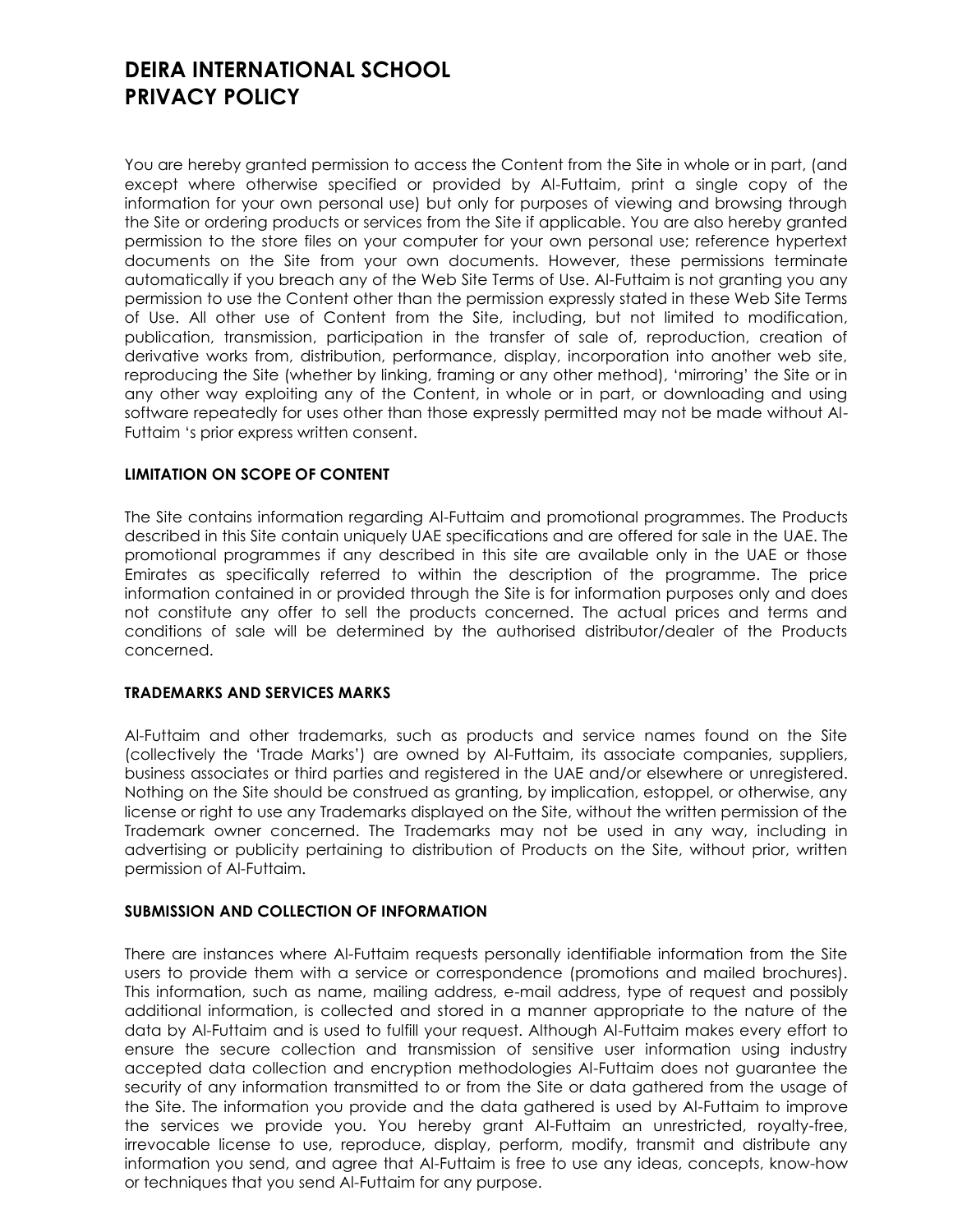#### **PROHIBITED CONDUCT**

You are prohibited from posting or transmitting to or from the Site any unlawful, threatening, libellous, defamatory, obscene, scandalous, inflammatory, pornographic, or profane material, or any other material that could give rise to any civil or criminal liability under the law. You agree (i) not to use the Site to upload or distribute in any way files that contain viruses, corrupted files, or any other similar software or programs that may damage the operation of another's computer; (ii) not to interfere or disrupt the Site or any networks connected to the Site; (iii) not to use any device, software or routine or attempt to interfere with the proper functioning of the Site or any transactions being offered at the Site (iv) not to use the Site to collect or export personal information, including, without limitation, financial information, about other participants at the Site; (v) not to use the services, products associated with the Site for illegal purposes, and (vi) to comply with all regulations, policies and procedures or networks connected to the Site.

#### **DISCLAIMER OF WARRANTY**

AL-FUTTAIM DOES NOT WARRANT OR MAKE ANY REPRESENTATIONS REGARDING THE USE, VALIDITY, ACCURACY, OR RELIABILITY OF, OR THE RESULTS OF THE USE OF, OR OTHERWISE RESPECTING, THE CONTENT OF THE SITE OR ANY OTHER WEB SITES LINKED TO OR FROM THE SITE. THE CONTENT OF THE SITE IS PROVIDED "AS IS" WITHOUT WARRANTIES OF ANY KIND EITHER EXPRESS OR IMPLIED. TO THE FULLEST EXTENT POSSIBLE PURSUANT TO APPLICABLE LAW, AL-FUTTAIM DISCLAIMS ALL WARRANTIES, EXPRESS OR IMPLIED, INCLUDING, BUT NOT LIMITED TO IMPLIED WARRANTIES OF MERCHANTABILITY, FITNESS FOR A PARTICULAR PURPOSE, NON-INFRINGEMENT OR OTHER VIOLATION OF THIRD PARTY RIGHTS.

#### **REVISIONS**

Al-Futtaim may revise or withdraw the Content, in whole or in part, at any time without notice. Al-Futtaim may at any time revise these Web Site Terms of Use by updating this posting. By using the Site, you agree to be bound by any such revisions and you agree to periodically visit this page to determine the then current Web Site Terms of Use to which you are bound.

## **PRIVACY POLICY**

The use of the site is subject to Al-Futtaim 's Privacy Policy.

#### **LINKS TO THIRD PARTY WEB SITES**

Al-Futtaim makes no representations whatsoever about any other web site which you may access through the Site. When you access a non- Al-Futtaim web site, please understand that it is independent from Al-Futtaim, and that Al-Futtaim has no control over the content on that web site. In addition, a link to a non-Al-Futtaim web site does not mean that Al-Futtaim endorses or accepts any responsibility for the content, or the use of such web site. It is up to you to take precautions to ensure that whatever you select for your use is free of such items as viruses, worms, Trojan horses and other items of destructive nature. Al-Futtaim makes no representation or warranty as to any third party products. Note also that Al-Futtaim Privacy Policy does not apply to any non- Al-Futtaim web site which may be accessed through the Site. Please refer to such non- Al-Futtaim web sites' own privacy policies (if any) to determine the privacy policies which apply when using such non- Al-Futtaim web sites.

#### **LIMITATION OF LIABILITY**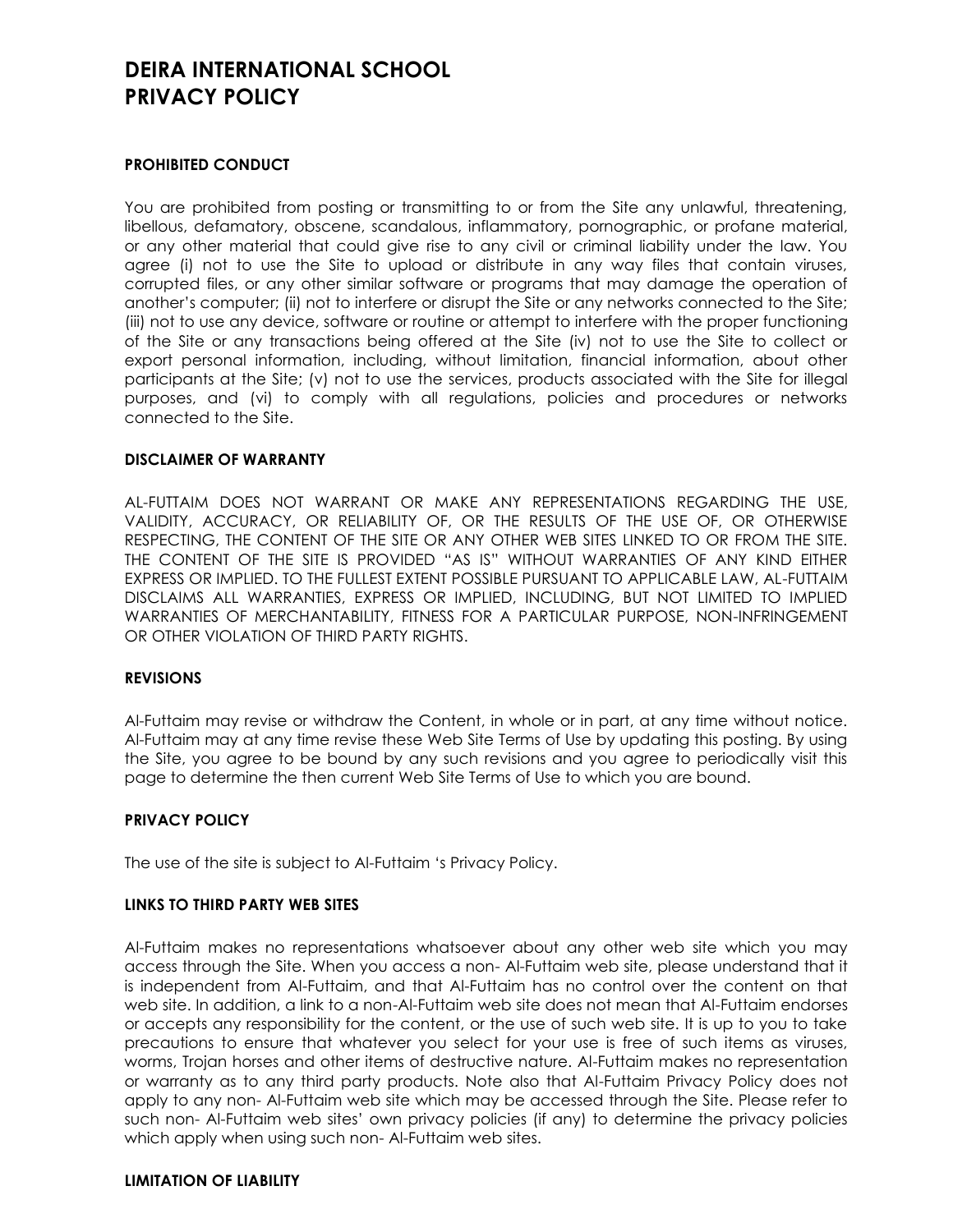Al-Futtaim will not be liable for any damages of any kind including but not limited to, special, incidental or consequential damages arising out of or relating to the use or the inability to use the Site, the Content or links, damage caused by viruses affecting your computer equipment or your reliance on the Content or use of the products or services promoted/advertised at or associated with the Site.

## **INDEMNITY**

You hereby agree to indemnify, defend, and hold harmless Al-Futtaim and its shareholders, associates, employees and agents from any suits, losses, claims, demands, liabilities, costs and expenses (including attorney and accounting fees) that they may sustain or incur arising from (i) your use of the Content available at or downloaded from the Site, (ii) your failure to comply with any applicable laws and regulations or to obtain any licenses or approvals from the appropriate government agencies necessary to purchase or sell the products and services associated with the Site (iii) your use of the Content in any way contrary to the terms of use, (iv) the sale, purchase, transportation, delivery, use or disposal of any product, or service associated with the Site or available through other sites linked to the Site, or any loss suffered by or harm to any person or property in any way relating to of caused in whole or in part by your use of the Site or any service or product, associated with the Site (including, without limitation, any personal injuries or death of any third person caused in whole or in part by such products or services, the use, transportation, delivery, storage or handling thereof), and (v) any taxes attributable to the relating to any service or product associated with the Site.

#### **PAYMENT MODE**

Deira International School (Br. Of Al Futtaim Education Foundation) accepts payments online, using Visa and MasterCard, credit/debit card in AED.



#### **REFUNDS AND RETURN POLICY**

- Refunds will only be done through bank transfer/cheque.
- All refunds due to technical errors, will be the same mode of payment from the bank.

#### **PRIVACY AND SECURITY POLICY**

Al-Futtaim recognises the importance of protecting the privacy of personal information collected about users (the Users) of the web sites (the Web Sites) belonging to Al-Futtaim. "Personal Information" includes, but is not limited to, usage data, along with the name, address, telephone number and e-mail address of the Users. Al-Futtaim reserves the right to analyse and utilise the user data in order to more effectively optimise the user experience and to present certain opportunities to the Users for their benefit. Al-Futtaim has adopted this Privacy and Security Policy to inform the Users how it collects, stores, and uses Personal Information. Al-Futtaim's intent is to balance its legitimate business interests in collecting and using Personal Information against the reasonable expectations of privacy of the Users.

By using any of the Web Sites, you consent to the collection and use of your Personal Information by Al-Futtaim as set forth in the policy currently in effect. If we decide to change our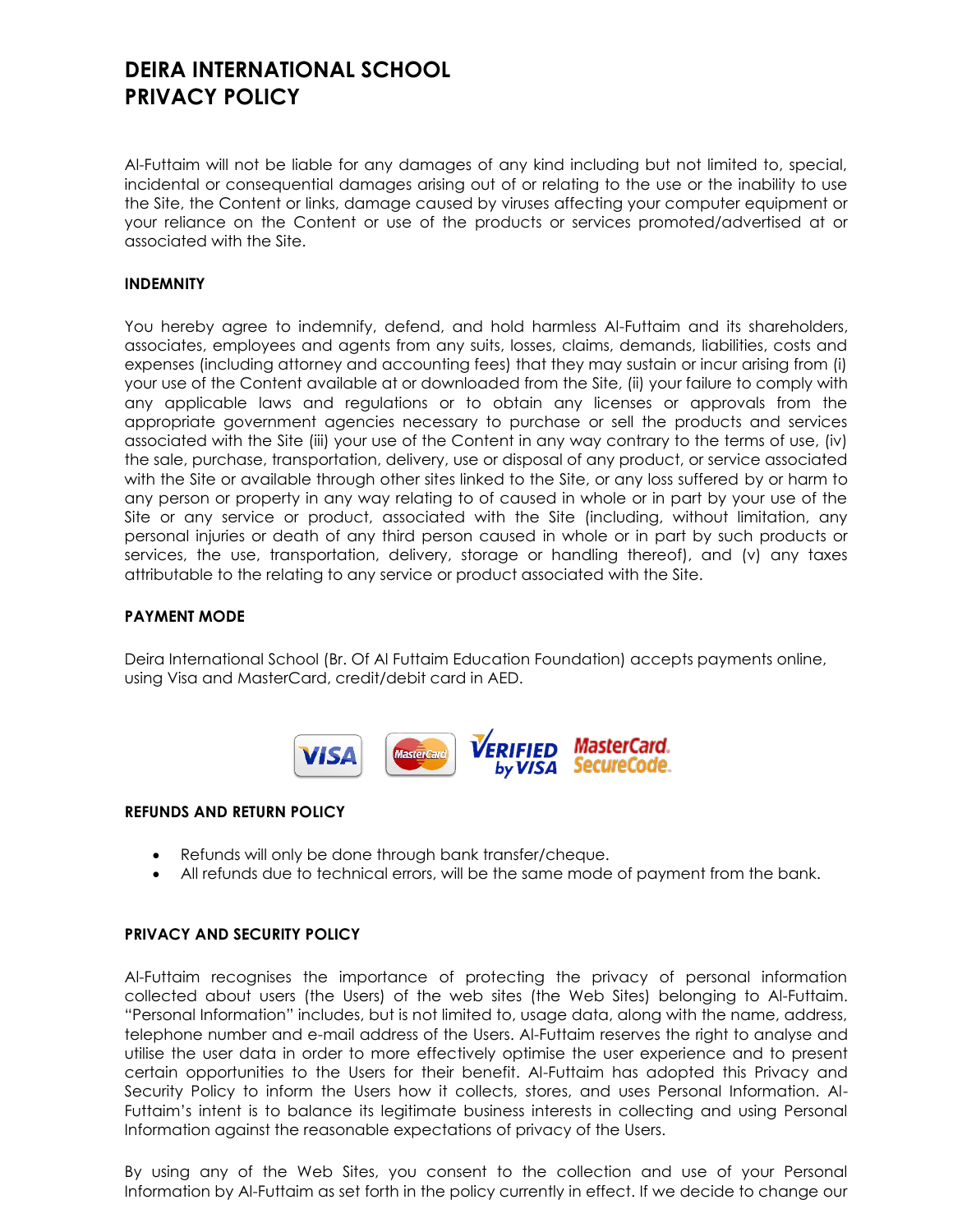policy, such changes will be posted at the Web Sites, so please check back periodically to ensure you have the most current policy.

All credit/debit cards details and personally identifiable information will NOT be stored, sold, shared, rented or leased to any third parties.

## **COLLECTION**

Al-Futtaim collects Personal Information when you visit the Web Sites or place an online order with us.

In addition we may ask you for Personal Information at other times, including by way of example, when you enter a sweepstakes, contest or promotion sponsored by us, when you complete surveys or other questionnaires, or when you send an e-mail to us. Whenever Al-Futtaim collects Personal Information we try to include a link to this Policy on the Web Site page concerned.

Our web servers also collect the domain names of the visitors to the Web Sites. This information is aggregated to measure number of visits, average time spent on the Web Sites, pages viewed, etc.

#### **COOKIES**

"Cookies" are pieces of information that Al-Futtaim transfers to the hard drives of the Users for record-keeping purposes. Al-Futtaim may place Cookies with the Users visiting from advertising banners and hyperlinks on other web sites to track the success of a particular advertising campaign or marketing program. In addition, Al-Futtaim may place Cookies with the Users to provide them with seamless access to the Web Sites, since storing their user name and password in a Cookie eliminates the need to re-enter that information on every page.

#### **Usage**

Al-Futtaim uses Personal Information for facilitating order processing, developing enhancements to the Web Sites, marketing and promotional purposes (for example, offering the Users the opportunity to take advantage of special promotions and acquire Al-Futtaim products); and evaluating the Web Site usage by analysing usage data.

The Web Sites may also contain optional surveys and questionnaires asking for information, comments, and suggestions as well as opportunities for visitors to ask questions. We use the information you provide to help us design and build better products, to customise your shopping experience, and to provide advice and purchase recommendations.

We also use the Personal Information we collect to help target valuable marketing and advertising offers. This kind of advertising may be done with banner ads as well as promotional e-mails sent by Al-Futtaim or by third parties under contract with Al-Futtaim.

Finally, Al-Futtaim does research on the Users' demographics, interests, and behaviour based on the information provided to us when making a purchase, during a promotion, from surveys and from our server log files. We do this to better understand and measure the use of the Web Sites, to improve the content of the Web Sites and the services we provide to our customers. This research is compiled and analysed on an aggregated basis.